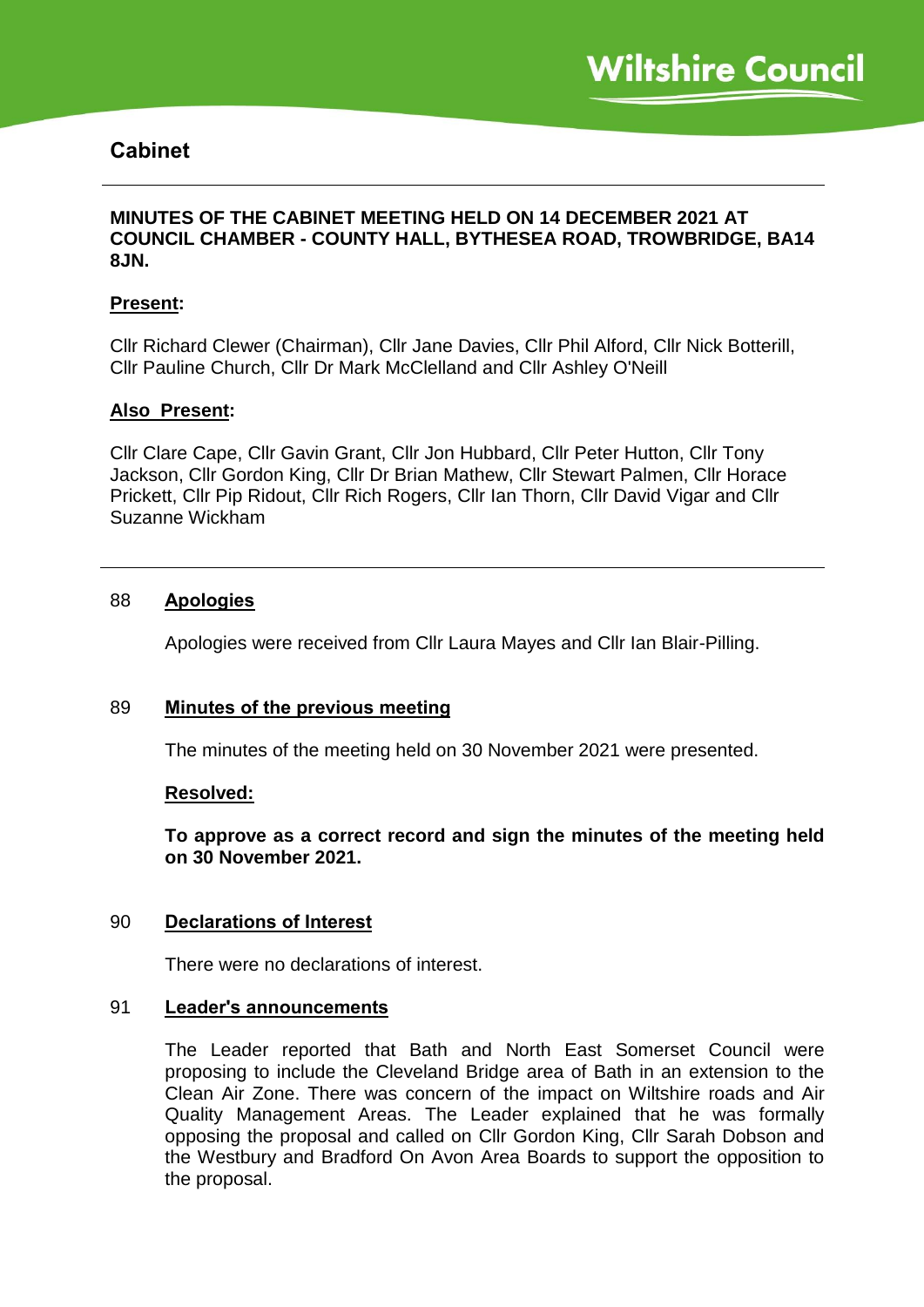# 92 **Public participation and Questions from Councillors**

General questions were submitted from the following members of public:

- Daniel Kronenberg Cycling
- Julie Wheeler Future Chippenham
- Mel Boyle Future Chippenham
- Colin Gale Disposal of Upavon Primary School

The Leader explained that the above questions had received written responses which were published on the Council's website prior to the meeting in the agenda supplement, which can be accessed here.

A supplementary question was received from Colin Gale in relation to the disposal of Upavon Primary School. The Leader confirmed that a written response would be provided.

In addition to the above public questions, a number of questions and comments were received from:

Cllr David Vigar about the NPPF

The above question and comments received verbal responses at the meeting, which are also available on the recording of the meeting [here](https://cms.wiltshire.gov.uk/ieListDocuments.aspx?CId=141&MId=13774&Ver=4)

# 93 **Procurement of water and wastewater supply services**

Cllr Pauline Church, Cabinet member for Finance, Procurement, Commissioning, IT, Digital and Commercialisation presented the report seeking (i) approval of the recommended framework provider as the method by which the Council will procure water and wastewater services for a period of 3 years from 20 June 2022; (ii) to delegate authority to the Director of Assets & Commercial Development to proceed with award through the framework from 20 June 2022 for 2+1-year term; and (iii) to delegate authority to the Director of Assets & Commercial Development to utilise a 1-year extension option subject to adequate supplier performance and mutual agreement by both parties.

Cllr Church commented on the deregulation of the water and wastewater supply market that took place in 2017 and explained that the Council spent around £700,000 on water and wastewater services for its operational buildings. The report detailed a number of issues with the current supplier framework, which had a considerable resource impact on the Council managing the contract as well as a reputational impact. The market has been researched for a Framework provider who can deliver an experienced procurement process focussing on cost and quality of provision, with a range of retailers to choose from.

The Cabinet noted that the current contract ended on 20 June 2022 and a procurement exercise to procure a new contract through a framework would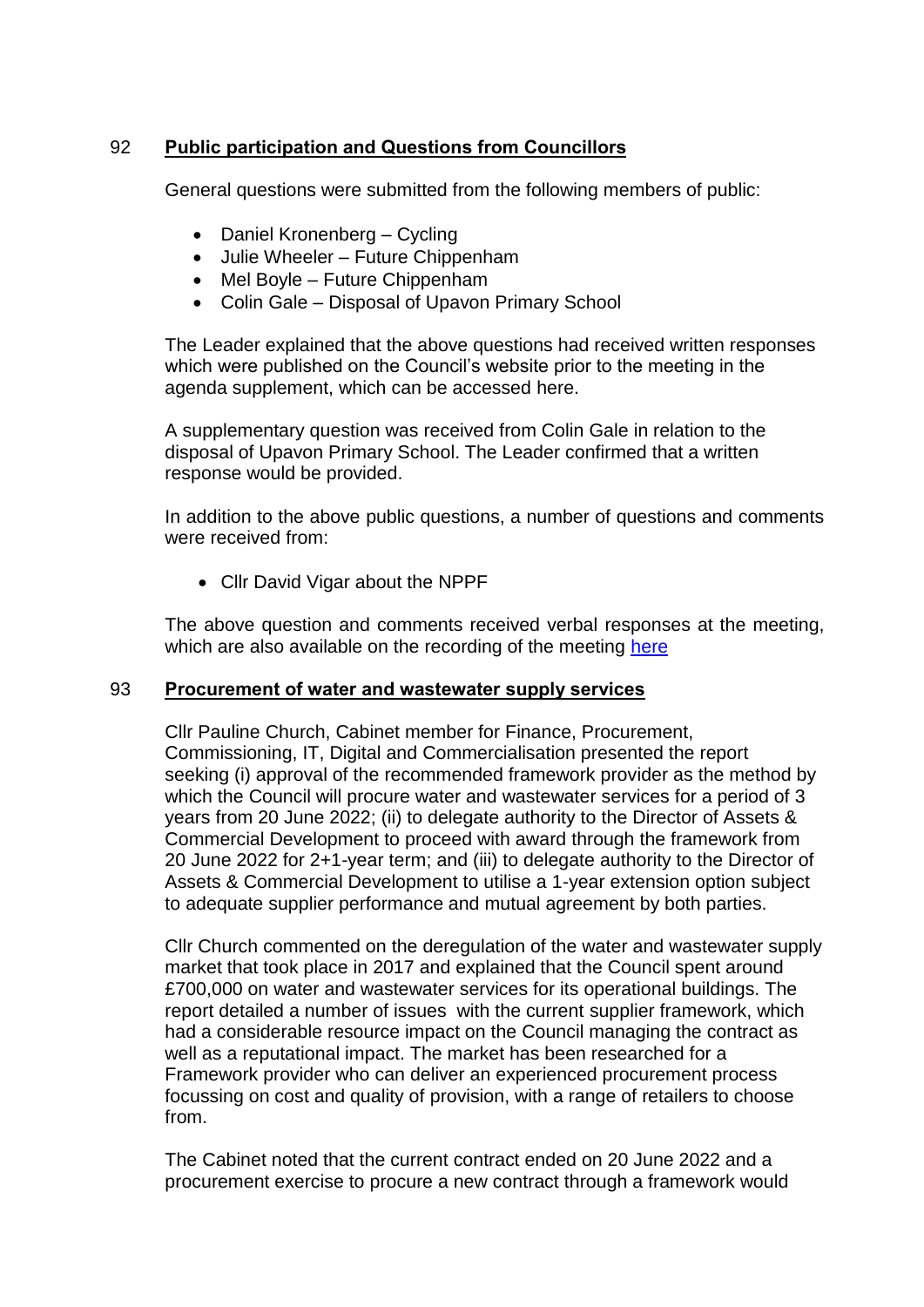take about 15 weeks followed by a transfer window between suppliers before January 2022.

Cllr Pip Ridout, Chair of the Financial Planning Task Group, informed Cabinet that the Task Group had considered the report at its meeting held on 10 December 2021. Cllr Ridout confirmed that the Task Group were brought up to date about the reasons for the procurement process and agreed with the need to find a new supplier. They particularly considered issues within the new framework, including the annual fees and how they compared and how the flat rate fee might be offset by savings and efficiencies, and confirmed that the Task group would continue to track the performance of the contract through the quarterly financial update. The report was welcomed by the Task Group who supported the proposals and commended it to the Cabinet for approval.

Cllr Brian Mathew commented on the efficiency of water use in Council buildings especially during the pandemic and whether any metrics had been gathered and monitored during this time. The Leader and Cllr Church confirmed that water blades had been rolled out across the Council's estate, therefore reducing the amount of water used, and the impact of the pandemic on water use. The new framework would allow operational metrics to measure water usage and provide efficiencies.

# **Resolved:**

- **1. To approve the recommended framework provider as the method by which we procure water and wastewater services for a period of 2+1 years from 20th June 2022.**
- **2. Delegate authority to the Director of Assets & Commercial Development, in consultation with the Cabinet member for Finance, Procurement, Commissioning, IT, Digital and Commercialisation to proceed with award through the framework from 20th June 2022 for 2+1-year term.**
- **3. Delegate authority to the Director of Assets & Commercial Development, in consultation with the Cabinet member for Finance, Procurement, Commissioning, IT, Digital and Commercialisation to utilise a 1-year extension option subject to adequate supplier performance and mutual agreement by both parties.**

#### *Reason for Decision:*

*The current water and wastewater purchasing arrangement expires on 19th June 2022 and needs to be replaced to enable the council to continue to deliver cost effective water provision to the corporate and housing portfolios.*

#### 94 **Procurement of Microsoft Licencing and Support**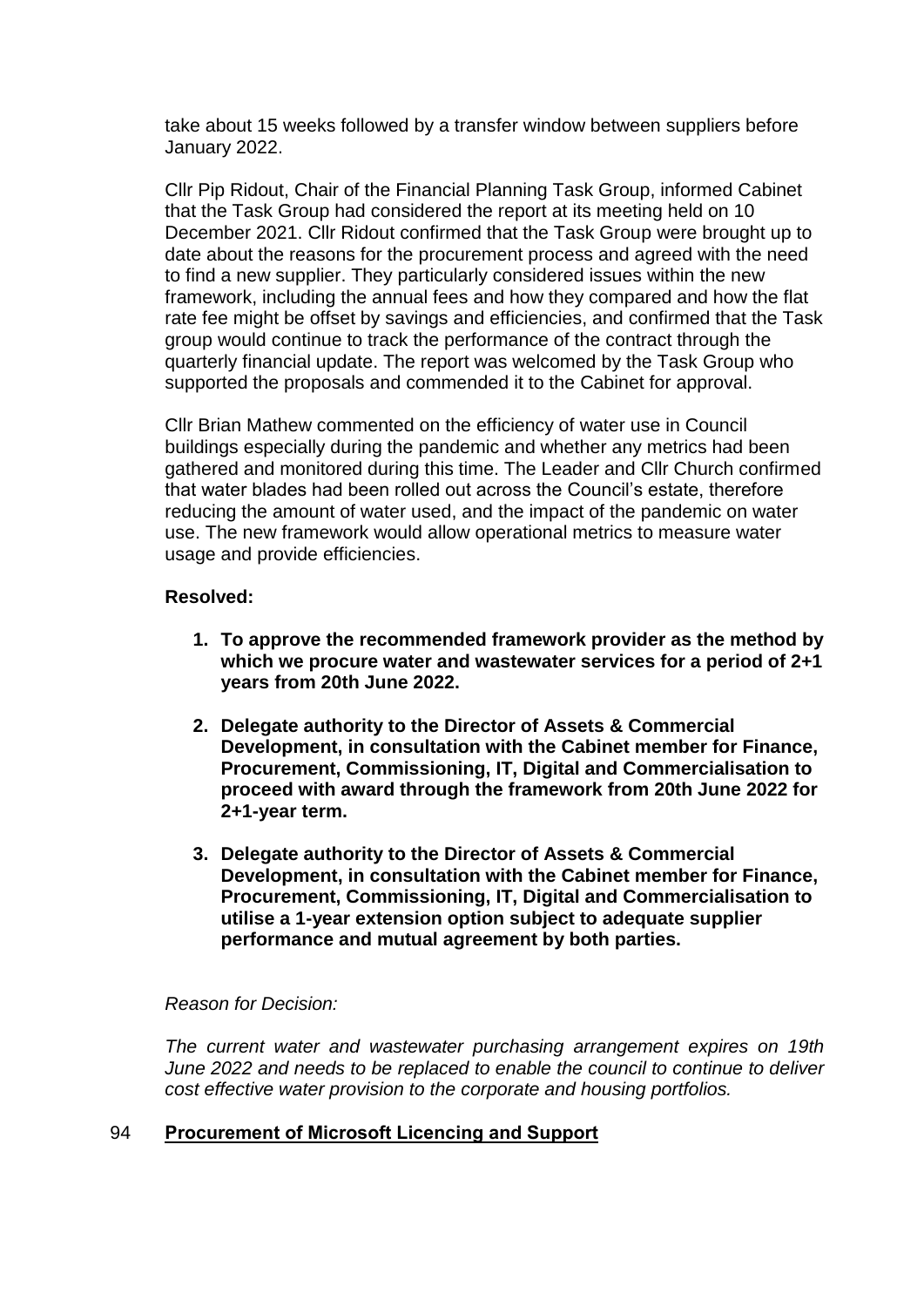Cllr Pauline Church, Cabinet member for Finance, Procurement, Commissioning, IT, Digital and Commercialisation presented the report seeking permission to re-procure, by competitive process, the Microsoft licences agreement needed to operate Council ICT systems for the next 2-3 years. This would also include software support for the smooth operation and fault finding.

Cllr Church explained that the Council uses Microsoft software across the organisation for end user computing and the ICT infrastructure. This required a licence and support through an Enterprise Agreement, usually for 3 years.

The Cabinet noted that the cost was in the region of £2.7m per annum; £2.1m for licensing and £0.6m for software support. The current 3 year agreement ended in June 2022 and reprocurement needed to be considered in order to continue using and supporting these licences

The Leader and Cllr Church confirmed that the proposals had been considered by the Commercial Board and were considered to be the best possible value for money.

Cllr Pip Ridout, Chair of the Financial Planning Task Group, informed Cabinet that the Task Group had considered the report at its meeting held on 10 December 2021. Cllr Ridout confirmed that the Task Group recognised the Council needed to procure a Microsoft licence with necessary support and considered the benefits of using the proposed tender process. They also considered whether the two elements of licensing and support could be progressed separately. The Task Group were reassured that the proposal was the most cost-effective way of continuing the licence and support. The report was welcomed by the Task Group who supported the proposals and commended it to the Cabinet for approval.

Cllr Jon Hubbard expressed his support for the proposals and suggested as part of the process that the Council consider the suite of Microsoft 365 products did not appear to be utilised. Cllr Church confirmed that officers undertook an annual assessment of the products available, and the number of licences used, and this was monitored on a regular basis.

- **1. Approval to enter into a competitive procurement process for a Microsoft Licence Re-seller agreement for licences and support, contracted for up to 3 years**
- **2. Delegated permission to the Corporate Director for Resources, in consultation with the Cabinet member for Finance, Procurement, Commissioning, IT, Digital and Commercialisation to award a contract for both software licences (Enterprise Agreement) and support following competitive process**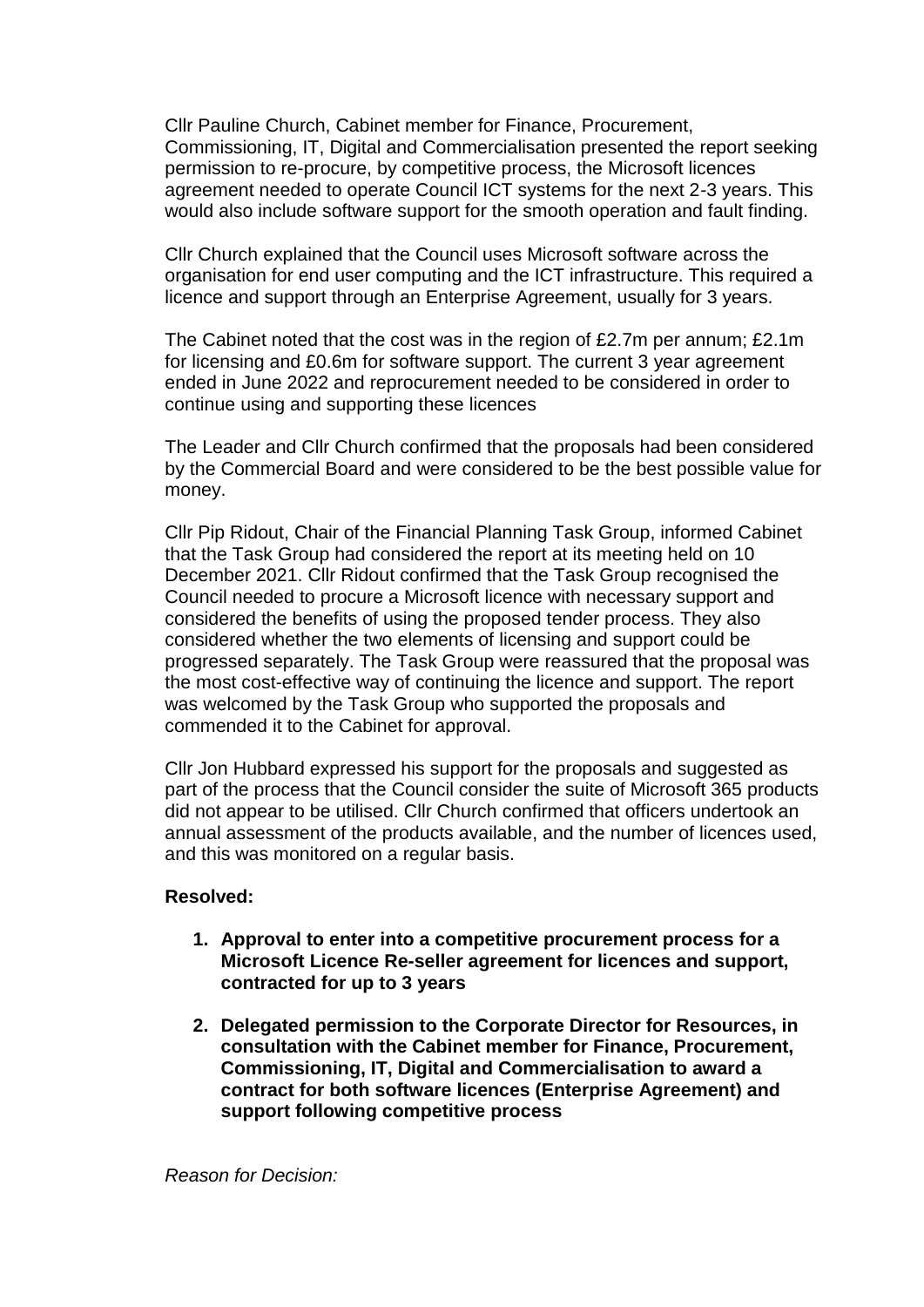- *1. Microsoft licensed software is used throughout the Council and is pivotal to virtually all computer services. If we were not licensed much of the work of the Council would grind to a halt.*
- *2. Our licence re-seller contract expires in June 2022 and we need to start work now to ensure we have a replacement contract ready. Suitable competitive routes are available to use.*
- 3. *The complex software needs a support agreement to ensure best use and rapid remediation of faults when they occur.*
- *4. We have not previously competed both provision of licences and support and not via an aggregated Crown Commercial route. It is hoped this may deliver a best value solution.*

# 95 **Melksham House**

Cllr Phil Alford, Cabinet Member for Housing, Strategic Assets and Asset Transfer presented the report which provided detail about the refurbishment of Melksham House to meet the Council's obligation to fulfil the Melksham Community Campus planning conditions; the requirement to demolish Melksham Blue Pool; and an overview of a broader objective to establish a Place Board for Melksham and to work in partnership with Melksham Town Council to agree a strategy that realises the potential value of the publicly owned assets in the town.

Cllr Alford explained that the re-development of Melksham House is linked to Melksham Community Campus and that planning consent for the occupation of the Campus is conditional on an approved scheme and timescale for the refurbishment of Melksham House. It was noted that the first part of this condition is complete.

The report indicated that a budget of £4.2m was included in the capital programme for Melksham House however this was subject to a Levelling up bid being successful. Unfortunately, the bid was not successful and a further £2.2m included in the capital programme for Melksham House is required to complete the works. This would be funded by borrowing. In addition to this borrowing, a further £0.600m was required to demolish Melksham Blue Pool.

The Leader acknowledged that the works were necessary as part of the planning conditions and there was a need to complete the works.

Cllr Pip Ridout, Chair of the Financial Planning Task Group highlighted that the Task Group had considered the report at their meeting held on 10 December 2021 and confirmed that they were reassured of the options and estimates were sound. The Task Group considered the contingencies, were satisfied that the figures were robust and supported the proposals. Cllr Gavin Grant Vice-Chair of the Task Group commented generally about challenging timelines for the Task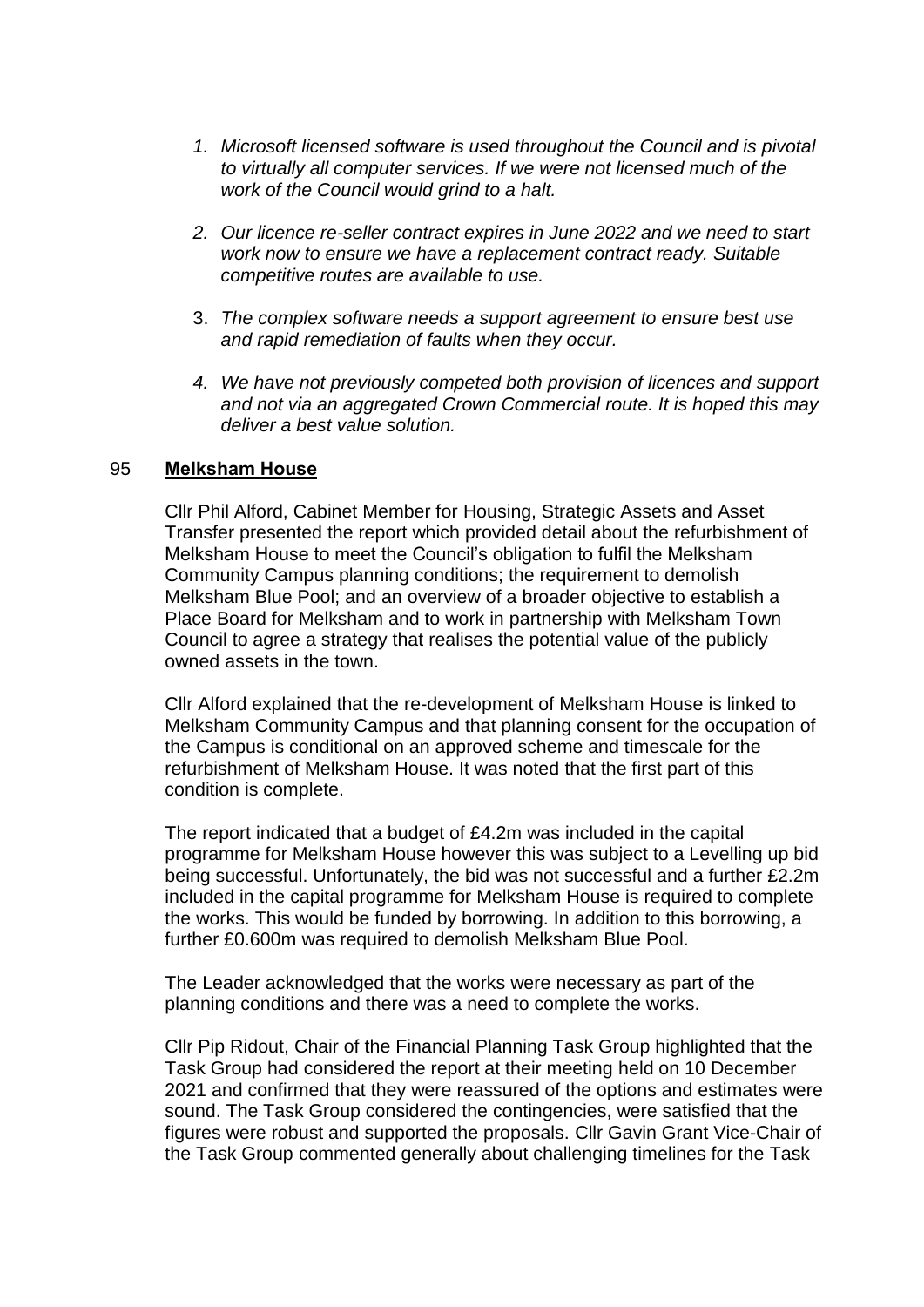Group to consider reports, he requested that the Task Group be given plenty of time to give the necessary scrutiny for future reports.

Cllr Ian Thorn commented on the establishment of a Place Board and its potential membership. The Leader confirmed that the Place Board was established so that Melksham Town Council and Wiltshire Council can steer the strategic development opportunities via a town centre masterplan to ensure the long-term sustainability of the town centre and obtain the maximum return from all publicly owned assets. It was noted that local MPs had been appointed at other Place Boards and this process had proved to be very successful in the smooth running of the Place Board.

Cllr Tony Jackson was concerned about the project exceeding previous budget estimates and suggested that consideration be given to the option of separating from the site and using receipts for another location. Cllr Alford and the Leader agreed with Cllr Jackson that the project was very challenging, although establishing the Place Board would help move the project forward to a successful conclusion.

Cllr Gordon King commented on the levelling up agenda and the recent unsuccessful bid. He asked if the additional borrowing was affordable and questioned whether it would impact other projects. Cllr Church confirmed that the £2.2m borrowing requirement was in the budget. The Leader re-confirmed that the works required were part of the planning conditions and time limited. He also noted that borrowing interest rates were currently very low and this was an opportune moment to agree the additional funds.

Cllr Jon Hubbard welcomed the concept of a Place Board and encouraged the Cabinet to support the proposals.

Cllr Stewart Palmen welcomed the establishment of the Place Boards and suggested that they elect the Chair of the Board. The Leader explained that other Place Boards had elected the local MP to be Chair and this had proved to be very successful.

- **(a) To note the overview of the consented scheme to redevelop Melksham House for both flexible office, meeting room space and community use;**
- **(b) To approve use of the existing £2.2m budget for Melksham House to deliver the required refurbishments;**
- **(c) To approve an increase to the Capital Receipt Enhancement Budget of £0.6m in 2022/2023 to fund the demolition of Melksham Blue Pool. This will be financed from future capital receipts. This approval will be subject to a valuation to evidence that the asset value would be enhanced by undertaking the demolition.**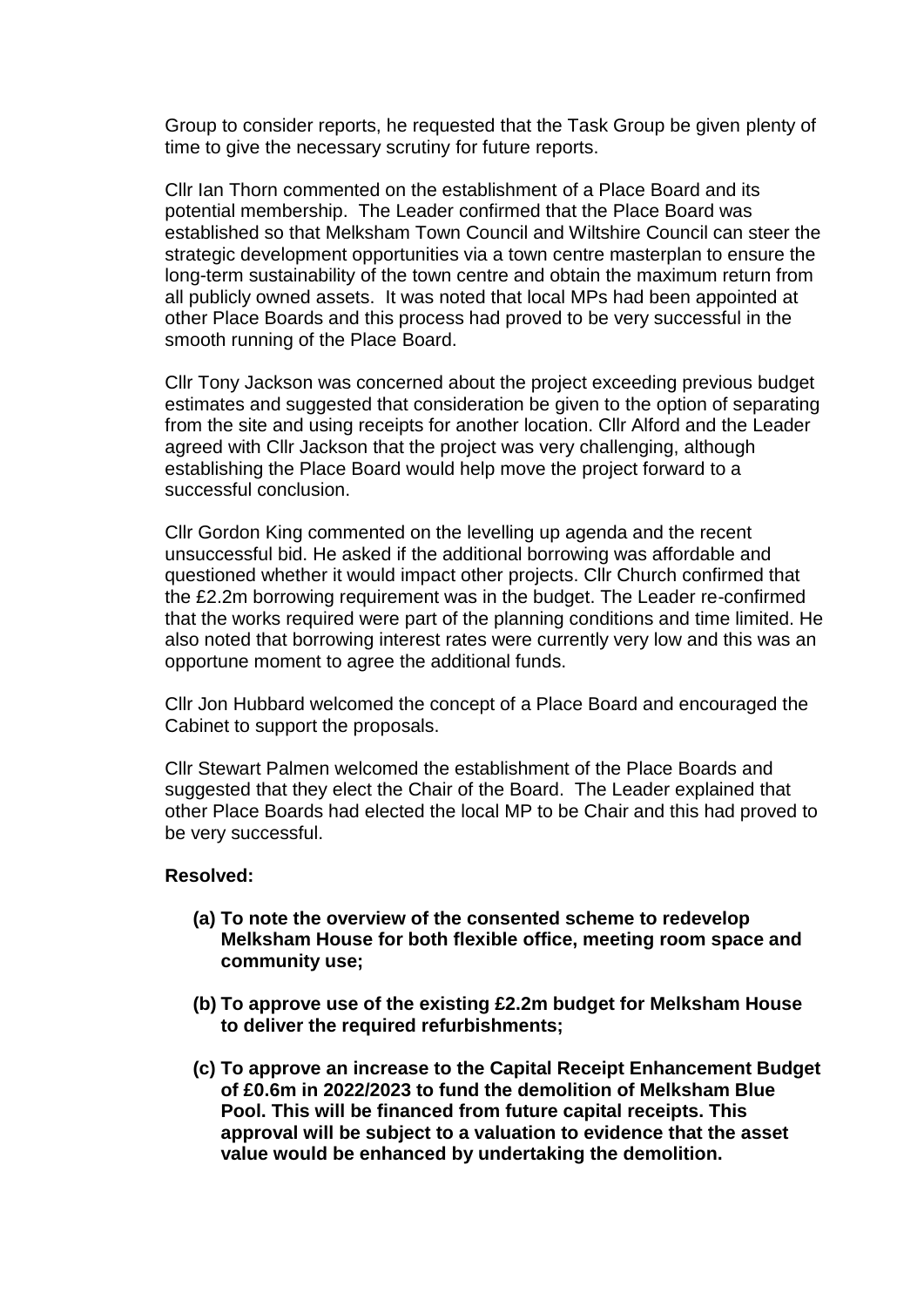- **(d) To approve that a Place Board is established for Melksham town centre;**
- **(e) To approve that Wiltshire Council works with Melksham Town Council to agree a strategy for the publicly held assets within Melksham town centre;**
- **(f) To delegate to the Director for Assets and Commercial Development, in consultation with the Cabinet Member for Housing, Strategic Assets and Asset Transfer to take all necessary steps to implement the refurbishment of Melksham House**

*Reason for Decision:*

*In considering the establishment of the Community Campus in the grounds of Melksham House, the future use of the Grade II listed building is important, both in planning and estate management terms.*

*A pre-occupation planning condition for Melksham Community Campus requires that Melksham House has a consented scheme with a works timescale.*

*Design development and cost analysis together with condition surveys has revealed that the House requires significant repairs. The consented scheme cannot be delivered within the £2m budget envelope approved by Cabinet in 2019. The additional capital will ensure that the building can be occupied and is accessible.*

*The consented scheme includes sustainability technologies to aid carbon reduction and reduced running costs. These costs are included in the current forecast.*

*Approval to access of the additional budget allocation of £2.2m, and therefore approving of a total budget of £4.2m for Melksham House, will ensure that the Community Campus is able to open as planned by Autumn 2022.* 

*Procurement of the main refurbishment contractor is due to commence in January 2022, requiring confirmation of the additional capital.*

#### 96 **Care Homes Block Contract Procurement**

Cllr Jane Davies, Cabinet Member for Adult Social Care, SEND, Transition and Inclusion presented the report which provided detail about the procurement of nursing and residential care capacity on the Wiltshire Care Homes Alliance (WCHA) platform; and an update on the outcome of the previous tender on the WCHA, considered by Cabinet on 5 January 2021.

Cllr Davies reminded Cabinet that they had agreed proposals to develop and implement a new commissioning and procurement platform for nursing and residential beds in Wiltshire. At that time, it was also agreed to run a Mini-Competition for the provision of block and framework nursing care beds, and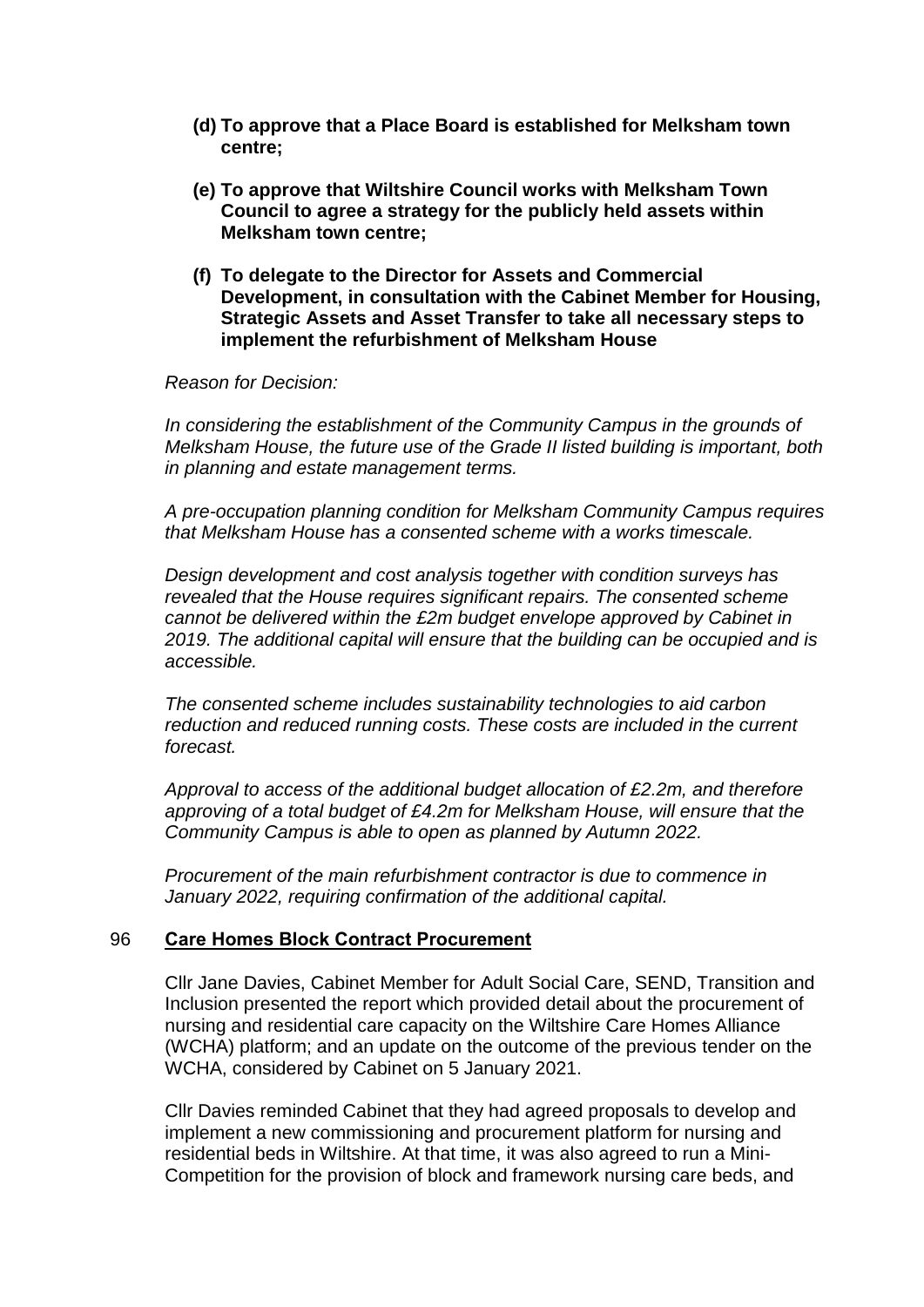framework residential care beds under the WCHA. The Council was not able to award contracts due to the prices offered by the market being considered unaffordable. To mitigate this, existing contracts were extended to support a new tender timeline to deliver contracts from 1 April 2022.

Cllr Gordon King, Vice-Chair of the Health Select Committee confirmed that officers had provided a briefing on 23 November 2021 to him and Cllr Kidney, Chair, who were satisfied with the procurement approach being followed and have been invited to a briefing in April 2022 to discuss the outcomes of the procurement. Cllr King and Cllr Kidney recognise that work has taken place by the team following the exercise in the spring, when the market response was above budget, and we look forward to meeting again in April 2022.

Cllr Ian Thorn recognised how critical the report content and proposals were, there was a need to reduce costs and make the mini-competitions more successful; he commented on the number of care homes involved in the Care Home Alliance and how this number can be increased. Cllr Davies confirmed that a variety of changes were being taken including changes to the length of the contract, co-production with providers to enable the most accurate prices possible whilst minimising commercial risk; working in partnership with theWiltshire Care Partnership to promote the alliance, alongside better engagement and development of relationships between officers and providers.

Cllr Pip Ridout confirmed that the Financial Planning Task Group had been involved in reviewing the report as she and Cllr Gordon King, Vice-Chair of the Health Select Committee and member of the Task Group had received a briefing on the report and provided feedback. Cllr Ridout reported that the Task group would need to undertake a very stringent look at the financial information once available.

Cllr Tony Jackson highlighted the growing demand for Care Home places in a time of an increasingly aging population and suggested that investigations should be undertaken in relation to the cost of providing support at home. The Leader indicated that this was an issue of national importance. Cllr Davies confirmed that the Council were obliged to meet the level of demand, and indeed were investigating the issue raised, with a report coming to Cabinet in March 2022 on this very issue.

- **1. That the content of this report is noted.**
- **2. That Mini–Competitions are conducted under the WCHA to award contracts for the provision of nursing block beds and nursing and residential framework beds in accordance with the indicative timeline in this report, to establish contracts commencing on 1st April 2022.**
- **3. To delegate authority to make decisions connected with the procurement and award new contracts and all associated**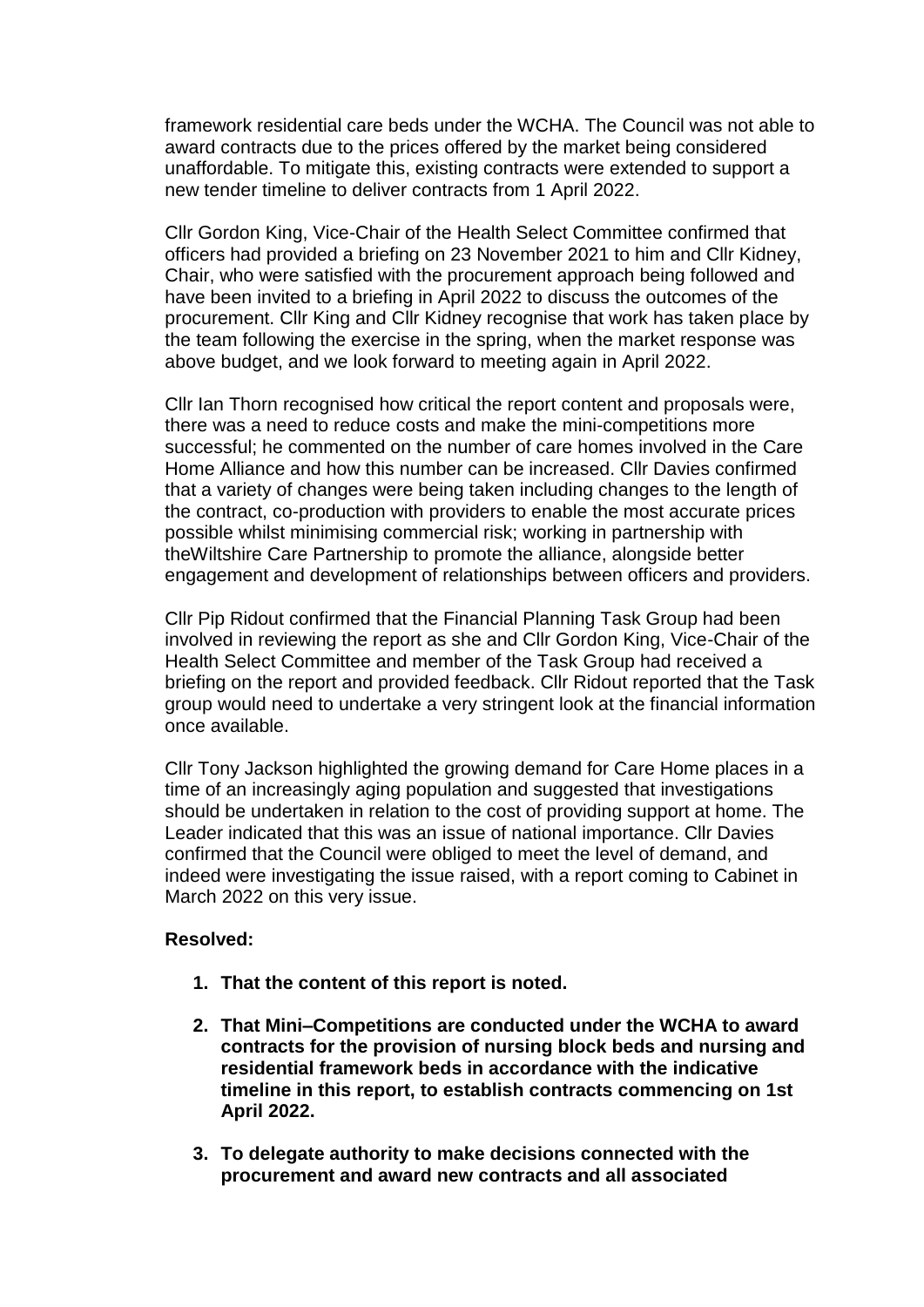**documents to the Director Procurement & Commissioning in consultation with the Corporate Director Resources & Deputy Chief Executive and the Cabinet Member for Adult Social Care, SEND, Transition and Inclusion.**

#### *Reasons for Decision:*

*The Council's current block and framework arrangements for nursing beds in Care Homes expire on 31st March 2022. Following a compliant tender process, the Council was not able to award contracts due to the prices offered by the market being considered unaffordable. This paper proposes changes to the previous process following feedback from the market and consideration of a pricing model.*

# 97 **Home from Hospital**

Cllr Jane Davies, Cabinet Member for Adult Social care, SEND, Transition and Inclusion presented the report outlining proposals which support the successful tender and contract award for a new Home from Hospital Service.

Cllr Davies explained that the resulting contract will deliver services commissioned under the Better Care Fund and within scope of Section 75 arrangements between Wiltshire Council and the NHS, through Bath & North East Somerset, Swindon and Wiltshire Clinical Commissioning Group. The report detailed the proposals on the governance arrangements to ensure clear and timely decision making between the organisations.

Cllr Gordon King, Vice-Chair of the Health Select Committee confirmed that officers provided a briefing for the Chair and Vice-Chair of the Select Committee, alongside the Chair of the Financial Planning Task Group on 23 November 2021 . Cllr King reported that the Select Committee were supportive of the process and recognised the importance of going out to market and securing a contract. The opportunity to encourage collaboration with community groups and the new Prevention and Wellbeing Service was particularly welcomed.

Cllr Jackson welcomed the report and proposals and commented on whether any other organisations had bid for the contract; the relocation of a ward from Warminster Community Hospital to St Margaret's, Bath, due to refurbishment, which would make it more difficult for people to visit; and a former proposal to appoint a joint Director for Health and Social Care. Cllr Davies confirmed that great interest was received in relation to the contract; the CCG would be able to comment on the relocation of the Ward to St Margaret's, Bath; and the appointment of a Director did not proceed.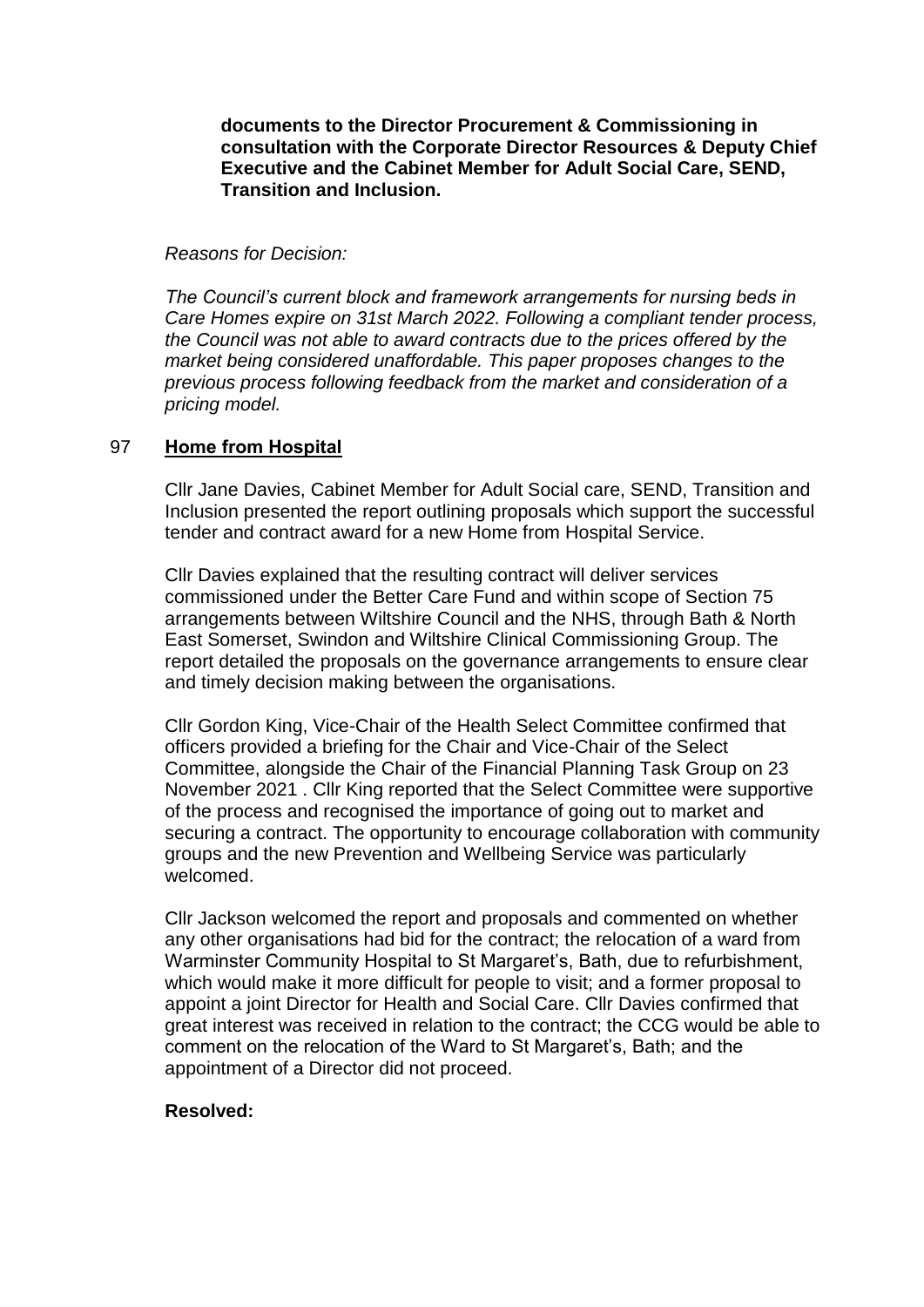- **1. To support a three-month extension to existing contractual arrangements with Age UK through the Council's normal governance routes, with a revised expiry date of 30 June 2022**
- **2. Note the proposed governance arrangements with BSW CCG in section 3 of the report**
- **3. That officers continue to undertake the tender programme, award and implement a new contract for a new Home from Hospital (HfH) service for a new contract to start on 1st July 2022**
- **4. Delegate authority to award a new contract and all associated documents to the Director of Procurement and Commissioning, in consultation with Director of Locality Commissioning for BSW CCG (Wiltshire Team), the Corporate Director for Resources and the Cabinet Member for Adult Social Care, SEND, Transition and Inclusion and the Cabinet Member for Finance & Procurement, Commissioning, IT, Digital and Commercialisation**

# *Reasons for Decision:*

- *1. These proposals will improve the outcome of the tender process and value for money delivered through the new contract*
- *2. These proposals support evidence that Wiltshire requires a non personal care hospital discharge support service to effectively respond to avoidable hospital admissions and delayed discharges. The proposal will reduce the pressures on the health and social care sector. The Council is currently having to purchase homecare when non personal care support is required, because there is no alternative.*

#### 98 **Integrated Care System**

Cllr Richard Clewer, Leader and Cabinet Member for MCI, Economic Development, Heritage, Arts, Tourism and Health & Wellbeing presented the report outlining the developing arrangements for Bath and NE Somerset, Swindon and Wiltshire (BSW) Integrated Care System (ICS) and the role Wiltshire Council should play in them.

The Leader reported on the development of place based collaboration between Wiltshire Council and NHS partners through the Wiltshire Alliance, and commented on the detail of the governance arrangements. The arrangements would ensure clarity in decision making structures and increase local accountability.

Cllr Gordon King, Vice-Chair of the Health Select Committee confirmed that the Committee considered a report at their meeting held on 2 November 2021. The Committee were supportive of the work being progressed and looked forward to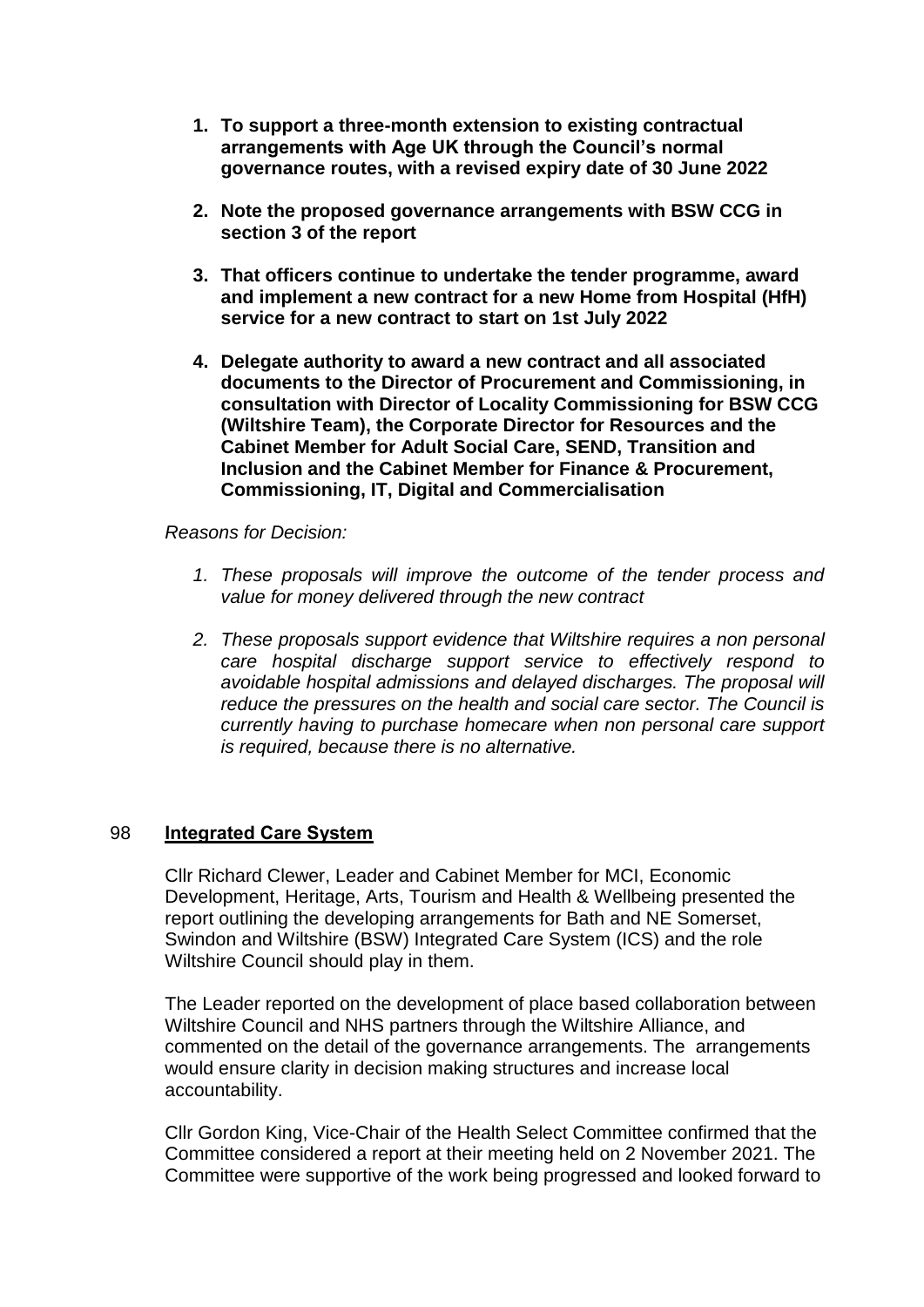considering the memorandum of understanding being developed by the council and partners, which will be key in formalising the governance around the Integrated Care Alliance.

Cllr Ian Thorn welcomed the new decision making structures and commented on responsibilities for the delivery of social care, the opportunities for greater integration between the NHS partners and Council staffing structures, funding of the proposals, and understanding the split in Cabinet responsibilities in relation to Health & Wellbeing. The Leader explained that the existing working relationships between the NHS partners and Council were working well and provided assurance for future collaboration and the delivery of an efficient service. In relation to funding issues, the expectation is for pooled budgets, although this would be determined in due course. The Leader confirmed that he Chaired the Health & Wellbeing Board, demonstrating the critical relationship required between his role as Leader and the Board. In addition, a number of other Cabinet members were also members of the Health & Wellbeing Board indicating the need to continually work together, rather than in silos.

Cllr Clare Cape explained that she had worked for the NHS for many years and supported the need for collaborative nature and necessary culture change detailed in the proposals. Cllr Jackson supported these comments.

# **Resolved:**

- **1. Endorse the development of place-based working through the Wiltshire Alliance**
- **2. Agree to the development of a Memorandum of Understanding (including a collaboration agreement) together with new Terms of Reference for the proposed statutory structures (for subsequent agreement by cabinet)**

#### *Reasons for Decision:*

*To support the Wiltshire Alliance in moving towards a new structure and working in a different way, it is proposed to develop and agree a Memorandum of Understanding (MOU) which includes a Collaboration Agreement.*

#### 99 **DfE Recovery Fund**

Cllr Richard Clewer, Leader and Cabinet Member for MCI, Economic Development, Heritage, Arts, Tourism and Health & Wellbeing presented the report advising Cabinet of the successful outcome of the South West Regional Improvement and Innovation Alliance (RIIA) bid to the DfE through the Children's Social Care Covid-19 Regional Recovery and Building Back Better Fund.

The Leader reported that during the summer of 2021, the Department for Education (DfE) initiated a bidding round for grant funding under a Regional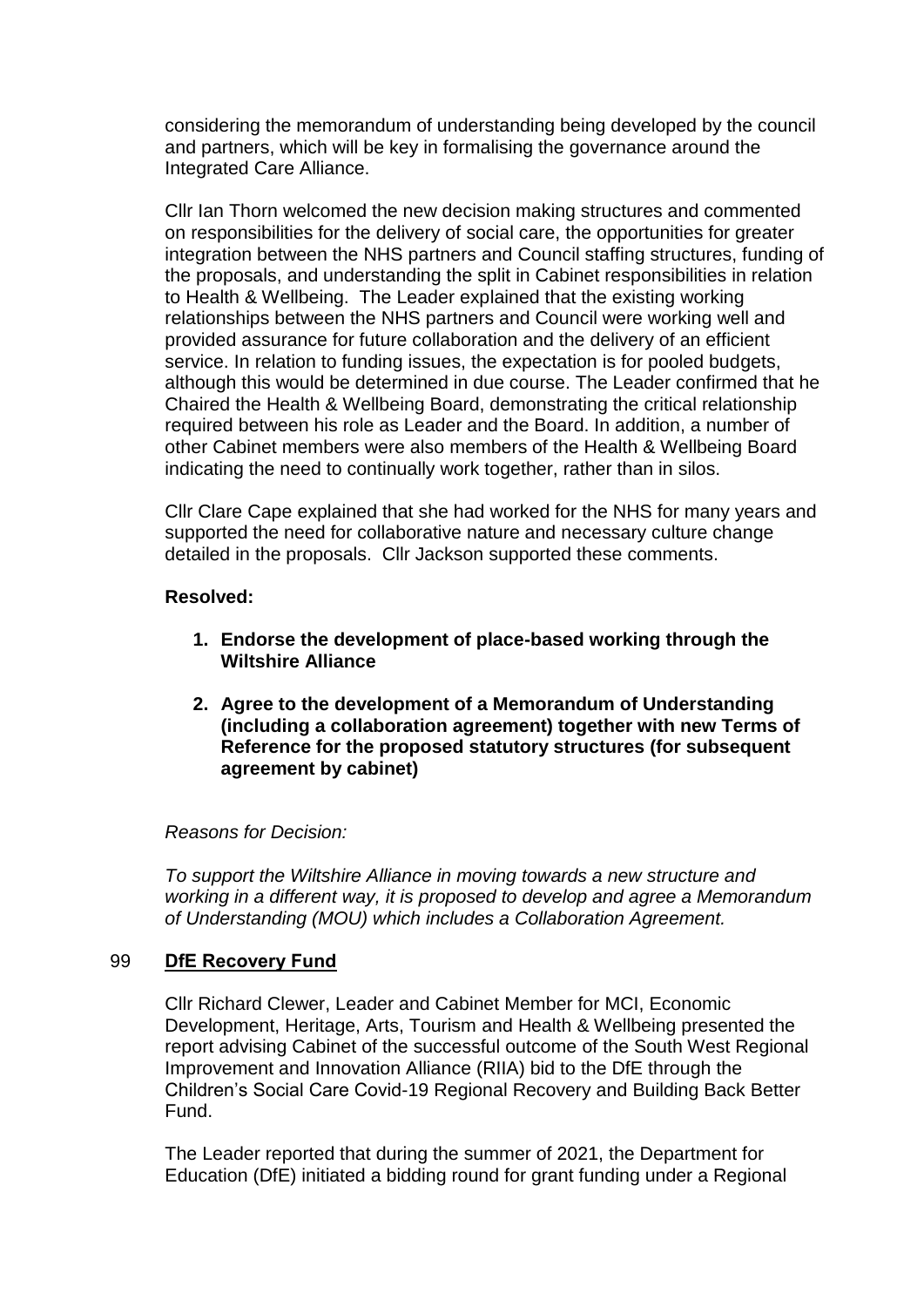Recovery Fund. The fund was designed to bring together three existing programmes, detailed in the report, to enable local authorities to work together on a regional basis to identify priorities where a regional approach would be beneficial. A bid across all three strands of the funding available, totalling £1,536,200 had been awarded in full by the DfE. It was noted that the update was retrospective as the grant awards would not be publicised until after the parliamentary recess ended on 18 October 2021.

Cllr Jon Hubbard Chair of Children's Select, and in a personal capacity, congratulated officers for achieving the funding, although he observed that important funding of this nature should not come through a competitive bidding process. The Leader echoed these comments, particularly about the competitive bidding process.

Cllr Ian Thorn welcomed the funding and congratulated officers for their contributions in the bidding process.

# **Resolved:**

- **(a) Note the successful outcome of the Regional Recovery Funding bid across the South West**
- **(b) Approve the acceptance of the receipt of funding of £1,536,200**

*Reasons for Decisions:*

In line with the Council's constitution, to allow the acceptance of the funding *associated with DfE Regional Recovery Fund.*

# 100 **Adoption West Contract Extension**

Cllr Peter Hutton, Portfolio Holder for Safeguarding presented the report seeking agreement for the original Commissioning Agreement to be extended for a period of up to 5 years commencing on 1 March 2022.

Cllr Hutton reminded Cabinet that Adoption West was created as a wholly owned local authority company, limited by guarantee, for the delivery of adoption services on behalf of the six participating authorities (Wiltshire Council, Bath and North East Somerset Council, Bristol Council, Gloucestershire County Council, North Somerset Council and South Gloucestershire Council). It is unique in being the only regional adoption arrangement using this vehicle as its delivery model. The original Commissioning Agreement (as defined) provides an option to extend its term for a period of up to 5 years commencing 01 March 2022, subject to the agreement of the participating local authorities. Cllr Hutton confirmed that all six participating Local Authorities were supportive of the proposals and were seeking agreement from their respective Executives.

Cllr Jon Hubbard, Chair of Children's Select and in his role as Chair of Adoption West Joint Scrutiny Panel commented generally on the report and although he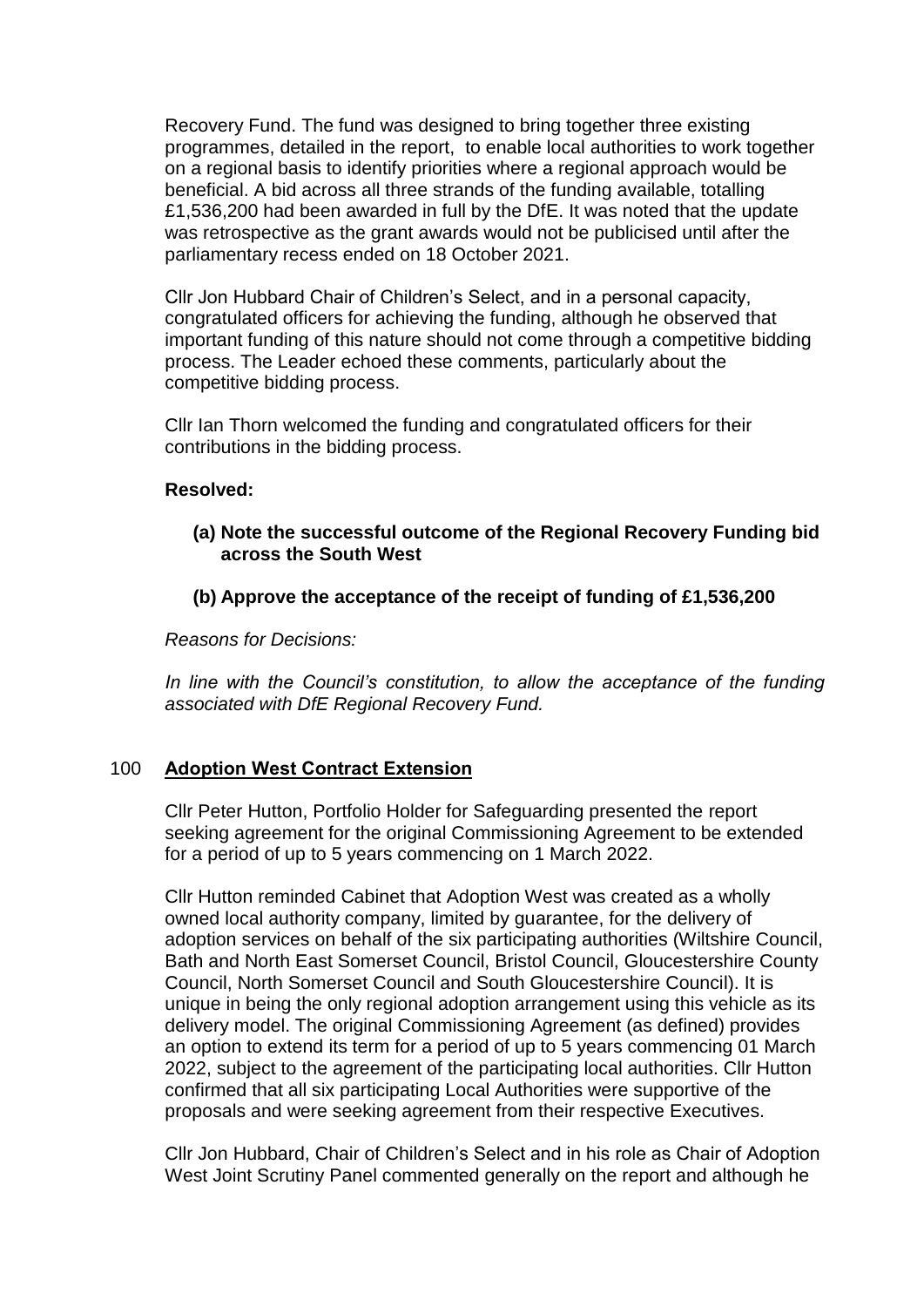had some initial reservations about the establishment of the Regional Adoption Agency (Adoption West), was pleased with the progress made to improve standards and the role of the Scrutiny Panel in supporting the work of Adoption West.

# **Resolved:**

- **1. Approves the extension of the Commissioning Agreement with Adoption West for the delivery of services as per the original contractual specification, by 5 years until 28 February 2027; and**
- **2. Directs the Director Families and Children in consultation with the Directors of Finance, and Legal and Democratic Services and in consultation with the Cabinet member for Children's Services, Education and Skills to agree in writing, in accordance with clause 3.2 of the Commissioning Agreement, a five year contract extension and execute any and all related documents required to implement that extension.**

# *Reasons for Decision:*

*The existing arrangements and contract with Adoption West is delivering services as statutorily required, performance is good, and our adoption scorecard is favourable. There is a robust body of evidence to demonstrate this arrangement is both effective in terms of practice and the desired outcomes for children being achieved; as well as financially advantageous in terms of the regional approach and alliance to delivering services (as set out in the original paper agreeing the commencement of a Regional Adoption Agency in May 2017).*

# 101 **Wiltshire Council Adoption Service: 2020-2021 Year End Report**

Cllr Peter Hutton, Portfolio Holder for Safeguarding presented the report which provided a year-end report to Cabinet about the performance of the Council's Adoption Service within Wiltshire Council for the period 1 April 2020 to 31 March 2021. The report also informed Cabinet about the effectiveness of Adoption West.

Cllr Hutton explained that the Council retains overall responsibility for the adoption of children whilst other functions are undertaken by Adoption West. The Cabinet were reminded that Adoption West is a Local Authority Trading Company that is owned by the six partner Local Authorities and commissioned by them to provide defined adoption services.

The Cabinet noted that Wiltshire Council's adoption work was inspected by Ofsted in June 2019 as part of a wider inspection of Families and Children's Services, with an overall inspection judgement of Good. It was noted that Cllr Jon Hubbard was the Chair of Adoption West Joint Scrutiny Panel that scrutinised information from Adoption West. Cllr Hutton and the Leader thanked